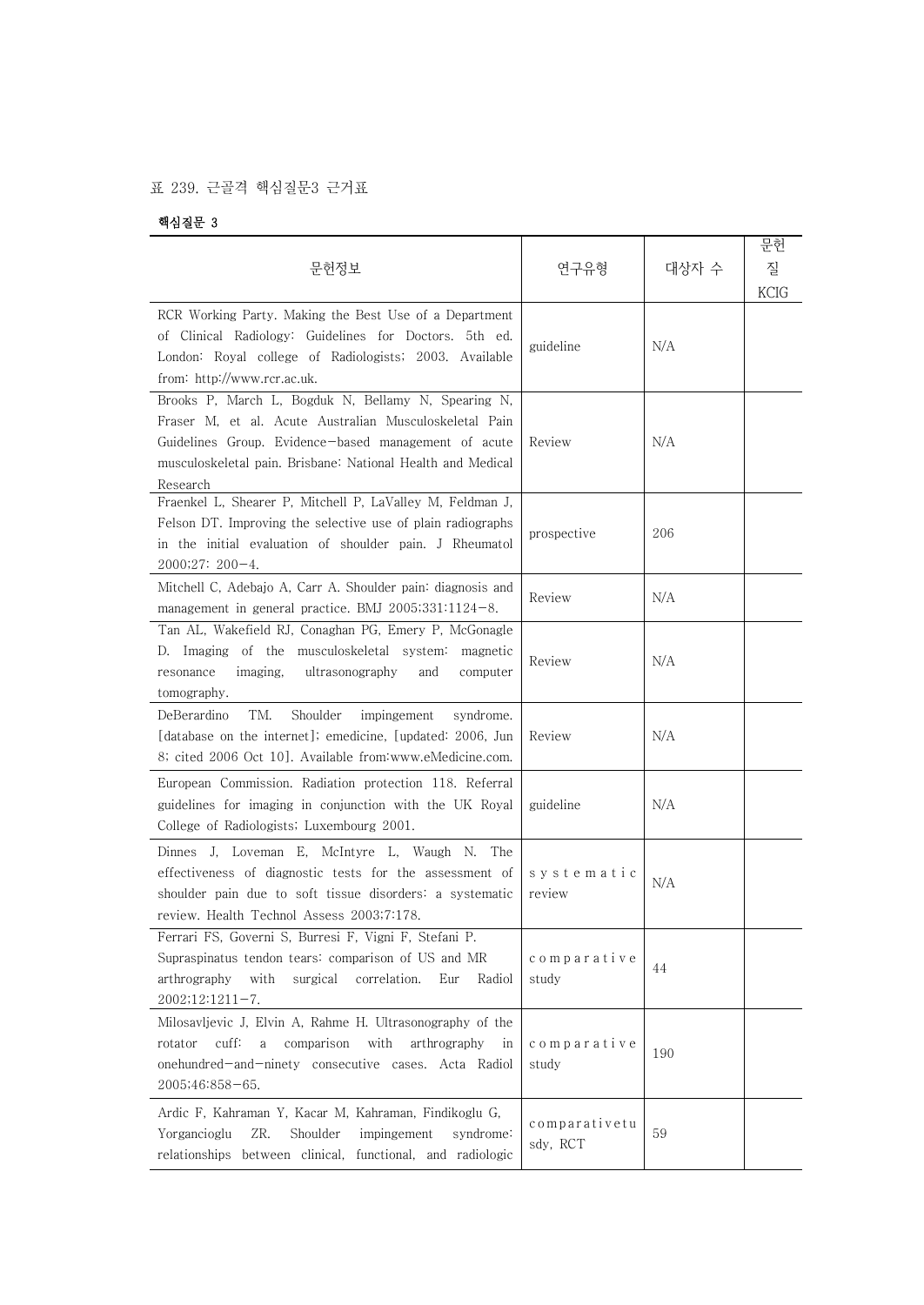| findings. Am J Phys Med Rehabil $2006;85:53-60$ .                                                                                                                                                                                                                                                                                                                      |                                                                          |       |              |
|------------------------------------------------------------------------------------------------------------------------------------------------------------------------------------------------------------------------------------------------------------------------------------------------------------------------------------------------------------------------|--------------------------------------------------------------------------|-------|--------------|
| Vlychou, M., Dailiana, Z., Fotiadou, A., Papanagiotou, M.,<br>Fezoulidis, I.V., and Malizos, K., Symptomatic partial<br>rotator cuff tears: diagnostic performance of ultrasound and<br>magnetic resonance imaging with surgical correlation. Acta<br>Radiol, 2009. 50(1):                                                                                             |                                                                          | 56    |              |
| Nove-Josserand L, Edwards TB, O'Connor DP, Walch G.<br>The acromiohumeral and coracohumeral intervals are<br>cuff tears with muscular fatty<br>abnormal in rotator<br>degeneration. Clin Orthop Relat Res 2005:90-6.                                                                                                                                                   | comparative<br>study                                                     | 206   |              |
| Largacha M, Parsons IMT, Campbell B, Titelman RM, Smith<br>KL, Matsen F. Deficits in shoulder function and general<br>health associated with sixteen common shoulder diagnoses:<br>study of 2674 patients. J Shoulder Elbow Surg<br>a<br>$2006;15:30-9.$                                                                                                               | cross-sectional<br>study                                                 | 2,674 |              |
| Farber JM, Buckwalter KA. Sports-related injuries of the<br>shoulder: instability. Radiol Clin North Am 2002;40:<br>$235 - 49.$                                                                                                                                                                                                                                        | review                                                                   | N/A   |              |
| Robinson G, Ho Y, Finlay K, Friedman L, Harish S. Normal<br>anatomy and common labral lesions at MR arthrography of<br>the shoulder. Clin Radiol $2006;61:805-21$ .                                                                                                                                                                                                    | review                                                                   | N/A   |              |
| Vlychou, M., Dailiana, Z., Fotiadou, A., Papanagiotou, M.,<br>Fezoulidis, I.V., and Malizos, K., Symptomatic partial<br>rotator cuff tears: diagnostic performance of ultrasound and<br>magnetic resonance imaging with surgical correlation. Acta<br>Radiol, 2009. $50(1)$ : p. $101-5$ .                                                                             | Observational<br>studies that<br>compare<br>index test to<br>comparators | 56    | $\mathbf{2}$ |
| de Jesus, J.O., Parker, L., Frangos, A.J., and Nazarian, L.N.,<br>Accuracy of MRI, MR arthrography, and ultrasound in the<br>diagnosis of rotator cuff tears: a meta-analysis. AJR Am J<br>Roentgenol, 2009. 192(6): p. 1701-7.                                                                                                                                        | meta-analysis<br>a                                                       | N/A   |              |
| Teefey, S.A., Rubin, D.A., Middleton, W.D., Hildebolt, C.F.<br>Leibold, R.A.,<br>and Yamaguchi, K.,<br>Detection<br>and<br>quantification of<br>rotator cuff tears.<br>Comparison<br>of<br>ultrasonographic,<br>magnetic<br>resonance<br>imaging,<br>and<br>arthroscopic findings in seventy-one consecutive cases. J<br>Bone Joint Surg Am, 2004. 86-A(4): p. 708-16. | Comparative<br>Study<br>Research<br>Support, Non-U.S.<br>Gov't           | 71    | $\mathbf{2}$ |
| Gazzola, S. and Bleakney, R.R., Current imaging of the<br>rotator cuff. Sports Med Arthrosc, 2011. $19(3)$ : p. $300-9$ .                                                                                                                                                                                                                                              | review                                                                   | N/A   | 5            |
| Fallahi, F., Green, N., Gadde, S., Jeavons, L., Armstrong, P.,<br>and Jonker, L., Indirect magnetic resonance arthrography of<br>the shoulder; a reliable diagnostic tool for investigation of<br>suspected labral pathology. Skeletal Radiol, 2013. 42(9): p.                                                                                                         | Comparative<br>Study                                                     | 91    | 4            |